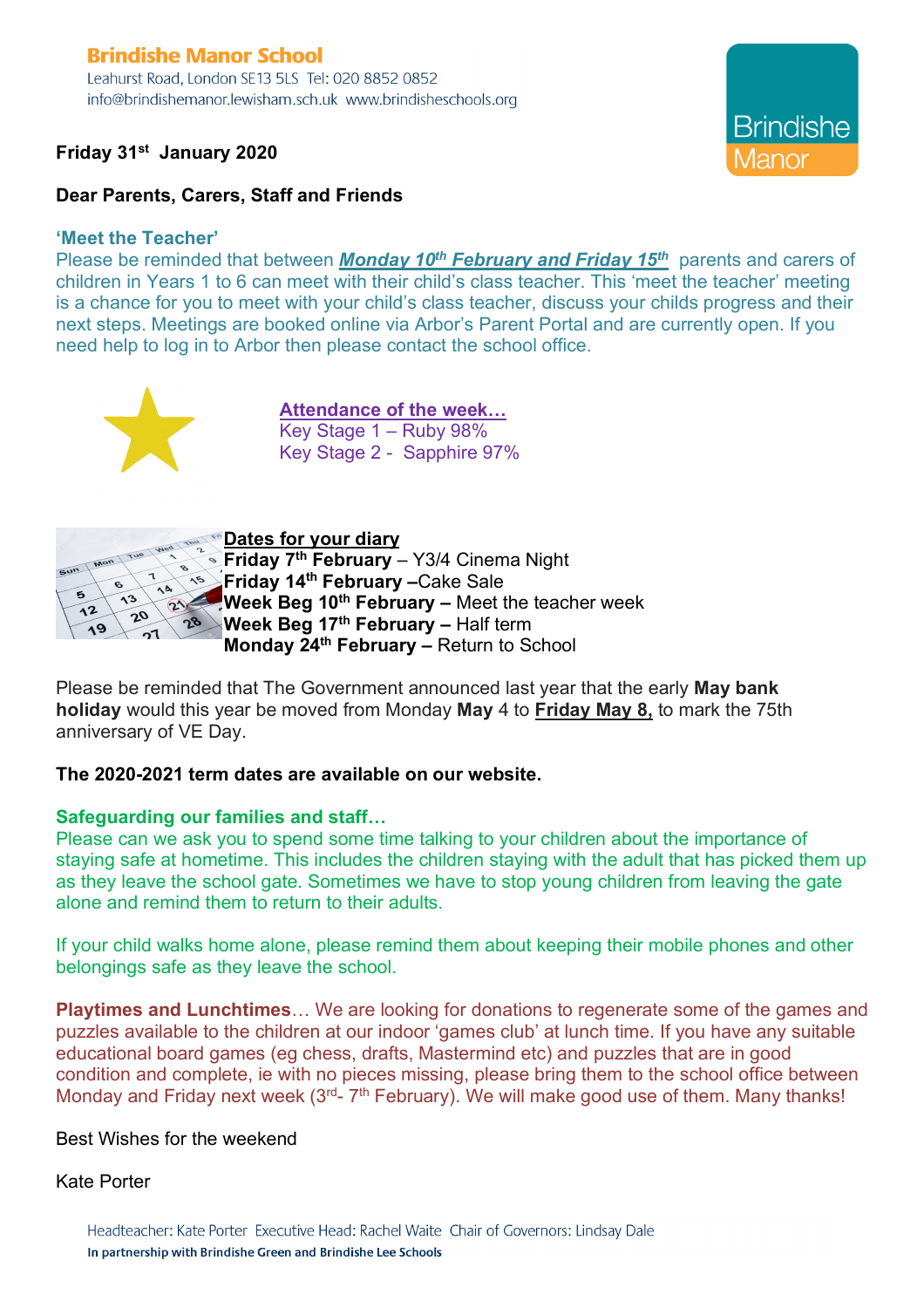**Reception -** We have had an excellent week in Reception with all sorts of lovely learning taking place. Children have been finding different ways to make 6, 7 and 8 and recording this in a range of ways. We have been very active outside this week, playing maths games with bean bags and hula hoops, dancing, digging in the mud, climbing and playing parachute games. We have also been constructing lots of buildings using junk modelling and the wooden blocks outside.

Emerald Class really enjoyed their visit to Lee Green Fire Station today and even got a chance to use the hoses, as well as singing 'London's Burning' for the fire crew. The firefighters said that the children had listened really well and they are really looking forward to meeting Turquoise Class later this term. We were very proud of the children's behaviour on our visit and would like to say a big well done to them and a huge thank you to the parents who joined us.

**Year 1 -** This week we have been extremely busy in Onyx class with our Chinese New Year celebrations. We wrote poems, created a huge dragon for dancing and wrote Chinese numbers. We have also been thinking about the purpose of different materials and why they are suited for certain jobs e.g. why are pencils made of wood and not glass? Try thinking about which materials you use every day!

In Jasper class, we have been writing letters to the Transport Police about the naughty bus! We are very interested to solve the mystery of who gave us the bus and why it is messing up our classroom. In maths, we have been using arrays to solve simple multiplication sentences. We are encouraging the children to show and explain their working out. Try any of the number sentences in the 2 times table and encourage the children to show it in groups as shown underneath.

**Year 2** - This week Year 2 has started planning their own *Tinga Tinga Tales*. The children looked at different animals and discussed possible problems for the tales.

We focused on making sure that their tales would provide an explanation of their animals specific features. Why not ask your child about their story?

In Maths, we recognised and compared British coins and notes. We also started to combine coins to make different amounts.

In Art, we looked at different printing techniques and linked it to our learning on the African patterns on *kente* cloths.

The children were very proud of their Maasai necklaces that they created when we learnt all about what the colours symbolised in African culture.

We've really enjoyed the children's presentations about their chosen African country - keep them coming!

**Year 3 -** The Great Ancient Egyptian Bake Off! Year 3 have been baking Ancient Egyptian bread, both classes worked together and the children thoroughly enjoyed the experience. We took plenty of photos of the different stages of the process, which we will use to write our very own instructions for bread making next week. In English, we have been looking at instruction texts and learning about the features. This week in maths, Year 3 have been using the bus stop method to divide 2 digit numbers by a 1 digit number, ask your child if they can show you the method they have learnt.

**Year 4** - Amber class are publishing their biographies about Greta Thunberg and they cannot wait to for you to read them. After this is complete we will begin writing our own persuasive speeches based on what we know about climate change as well as trying to include language which is equally as passionate and determined as that we have heard in the speeches written by Greta Thunberg and David Attenborough to name but a few. Whilst in Topaz class, we have completed our explanation texts on Wind Turbines and we will begin writing persuasive letters about climate change. Our aim in Year 4 is to have lots of learning ready to send to a local MP to show just how important the issue of global warming is!

We are also going to be find out more about how climate change is impacting coral reefs next week as this links to our abstract Art. Can you find out anything interesting about this at home? Topaz class have also been researching famous scientists such as Edison and Franklin as an introduction to their new electricity topic, whereas Amber class have been exploring electricity and circuits in science. Please do come and see our Big Book of Science in both classes which shows lots of the learning the children have been doing.